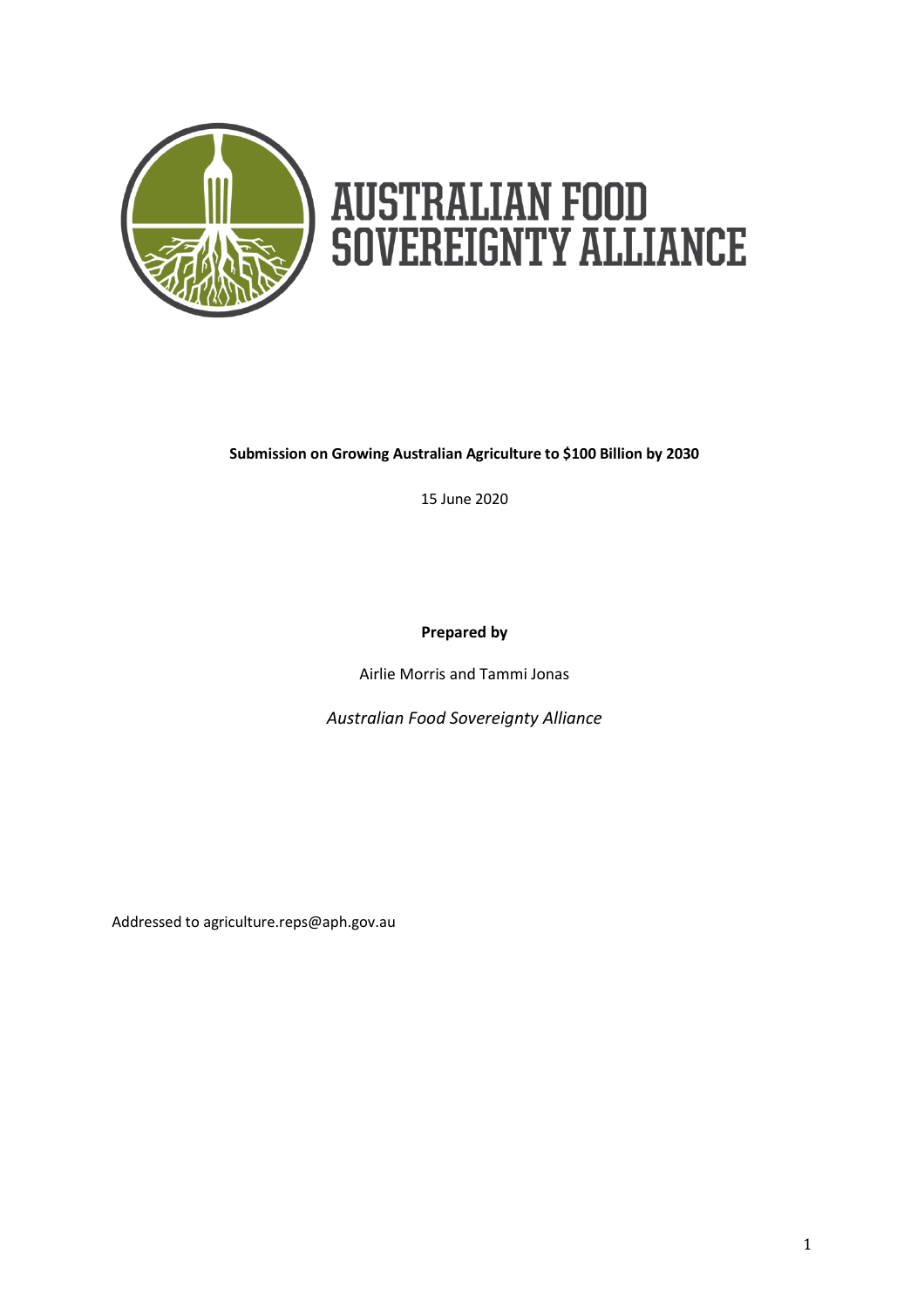| ABOUT THE AUSTRALIAN FOOD SOVEREIGNTY ALLIANCE (AFSA) | 3  |
|-------------------------------------------------------|----|
| <b>CONTEXT</b>                                        | 4  |
| <b>RECOMMENDATIONS</b>                                |    |
| <b>ISSUES</b>                                         | 5  |
| THE FOOD AND FARMING SYSTEM IN AUSTRALIA              | 5  |
| <b>AGROECOLOGY AND ITS POTENTIAL</b>                  | 6  |
| THE COVID-19 IMPACT ON AUSTRALIAN FOOD SYSTEMS        | 8  |
| <b>ABOUT FOOD SOVEREIGNTY</b>                         | 10 |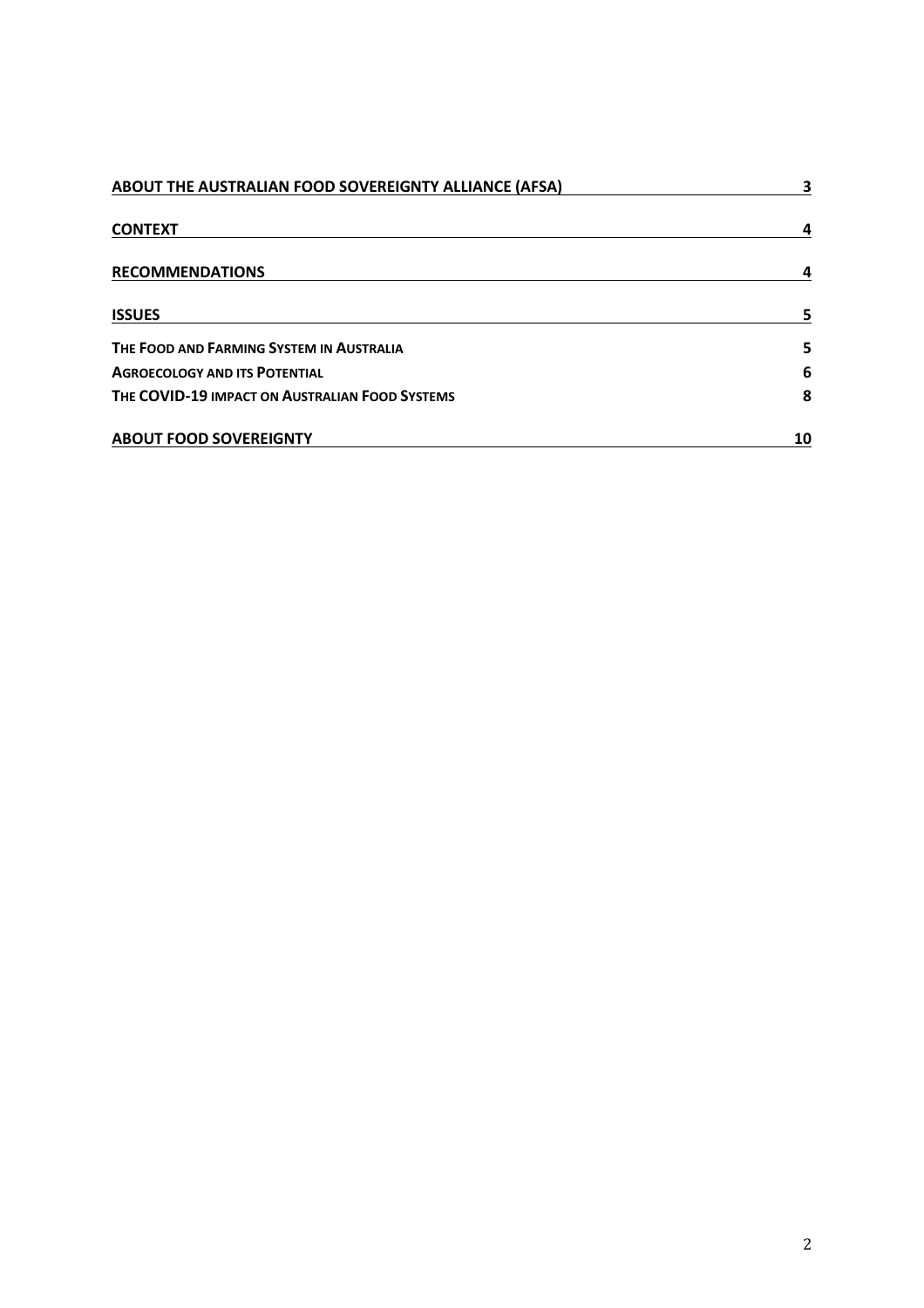# About the Australian Food Sovereignty Alliance (AFSA)

The Australian Food Sovereignty Alliance (AFSA) is a farmer-led civil society organisation made up of organisations and individuals working together towards a food system in which people can create, manage, and choose their food and agriculture systems. AFSA is an independent organisation not aligned with any political party. We have around 700 farmer, individual, and organisational members.

AFSA provides a balanced voice to represent farmers. We connect small- and medium-scale Australian farmers for farmer-to-farmer knowledge sharing, work with all levels of government for scale-appropriate and consistent regulations and standards for agriculture, and advocate for fair pricing for those selling to the domestic market.

We are part of a robust global network of civil society organisations involved in food sovereignty and food security policy development and advocacy. We are members of the International Planning Committee for Food Sovereignty (IPC), La Via Campesina – the global movement of peasant farmers, and Urgenci: the International Network for Community-Supported Agriculture, and work regularly with Slow Food International and many of its Australian chapters. We also support the Australasian representative on the Civil Society Mechanism (CSM), which relates to the UN Committee on World Food Security (CFS).

Our vision is to enable regenerative and agroecological farming businesses to thrive. Australians care now more than ever about the way their food is produced, including its social and environmental impacts. Food produced on small- and medium-scale regenerative farms is increasingly in demand, and government is bound to heed changing community expectations and facilitate and encourage the growth and viability of regenerative agriculture, thereby protecting the environment and human and animal health.

As a key stakeholder and representative body of small- and medium-scale producers Australia-wide, AFSA is appreciative of the opportunity to submit on growing Australian agriculture to \$100 billion by 2030.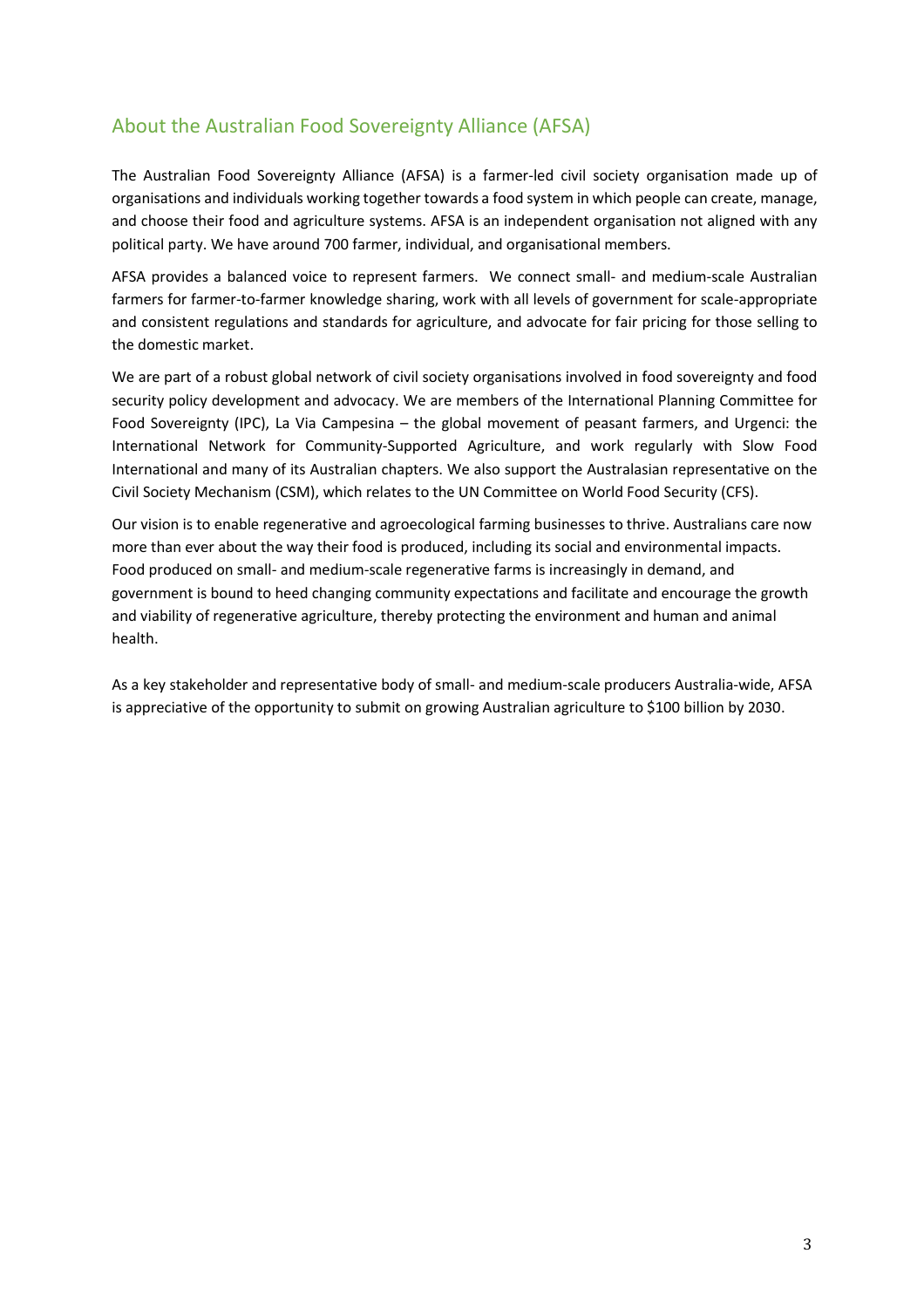# **Context**

On 22 August 2019, the Minister for Agriculture, Senator the Hon Bridget McKenzie, asked the Standing Committee on Agriculture and Food Resources to inquire into and report on growing Australian agriculture to \$100 billion by 2030.

AFSA welcomes this Inquiry by the Committee and looks forward to further genuine consultation. We appreciate the acceptance of our submission past the due date, and note that other submissions have not had the benefit of "hindsight" that the COVID-19 pandemic has provided us with. We hope the Committee reads all submissions in light of the massive impact the pandemic has had on the makeup of our food supply chain. We would even suggest that perhaps the terms of reference for the inquiry need to be re-written. For instance, is export/import still the most appropriate focus for the Australian government? Or is sustainability and ensuring a resilient local food supply at long last to be a number one consideration? AFSA hopes for the latter.

*'A considerable inertia, manifest in public policies, corporate structures, education systems, consumer habits and investment in research, favours the currently dominant model of agriculture and food systems, representing a series of lock-ins. In the dominant model, environmental and social externalities are not properly considered and, therefore, not appropriately factored into decisions influencing the development of food systems. To overcome this inertia and challenge the status quo, it is imperative to create a level playing field on which different approaches can be equitably compared. This requires redirection of investments and efforts to design and implement innovative approaches, including agroecological approaches, that provide concrete alternatives to the dominant model and open transition pathways towards SFSs [sustainable food systems].'<sup>1</sup>*

| <b>Recommendation 1</b> | The terms of reference should be revised to prioritise a regulatory and<br>commercial environment that supports smaller, local farmers, and moves<br>away from a misguided and ecologically-unsound focus on exports.                                                                                                |
|-------------------------|----------------------------------------------------------------------------------------------------------------------------------------------------------------------------------------------------------------------------------------------------------------------------------------------------------------------|
| <b>Recommendation 2</b> | Agroecology should be supported and promoted over industrialised<br>agriculture systems.                                                                                                                                                                                                                             |
| <b>Recommendation 3</b> | The COVID-19 pandemic presents a compelling learning opportunity around<br>the fragility and inherent risks of globalised industrial food systems, while<br>highlighting the strength of local food systems, solidarity economies, and<br>strongly networked and collectivised communities. Local food economies and |

<sup>1</sup> HLPE. 2019. [Agroecological and other innovative approaches for sustainable agriculture and food systems](http://www.fao.org/3/ca5602en/ca5602en.pdf)  [that enhance food security and nutrition.](http://www.fao.org/3/ca5602en/ca5602en.pdf) A report by the High Level Panel of Experts on Food Security and Nutrition of the Committee on World Food Security, Rome.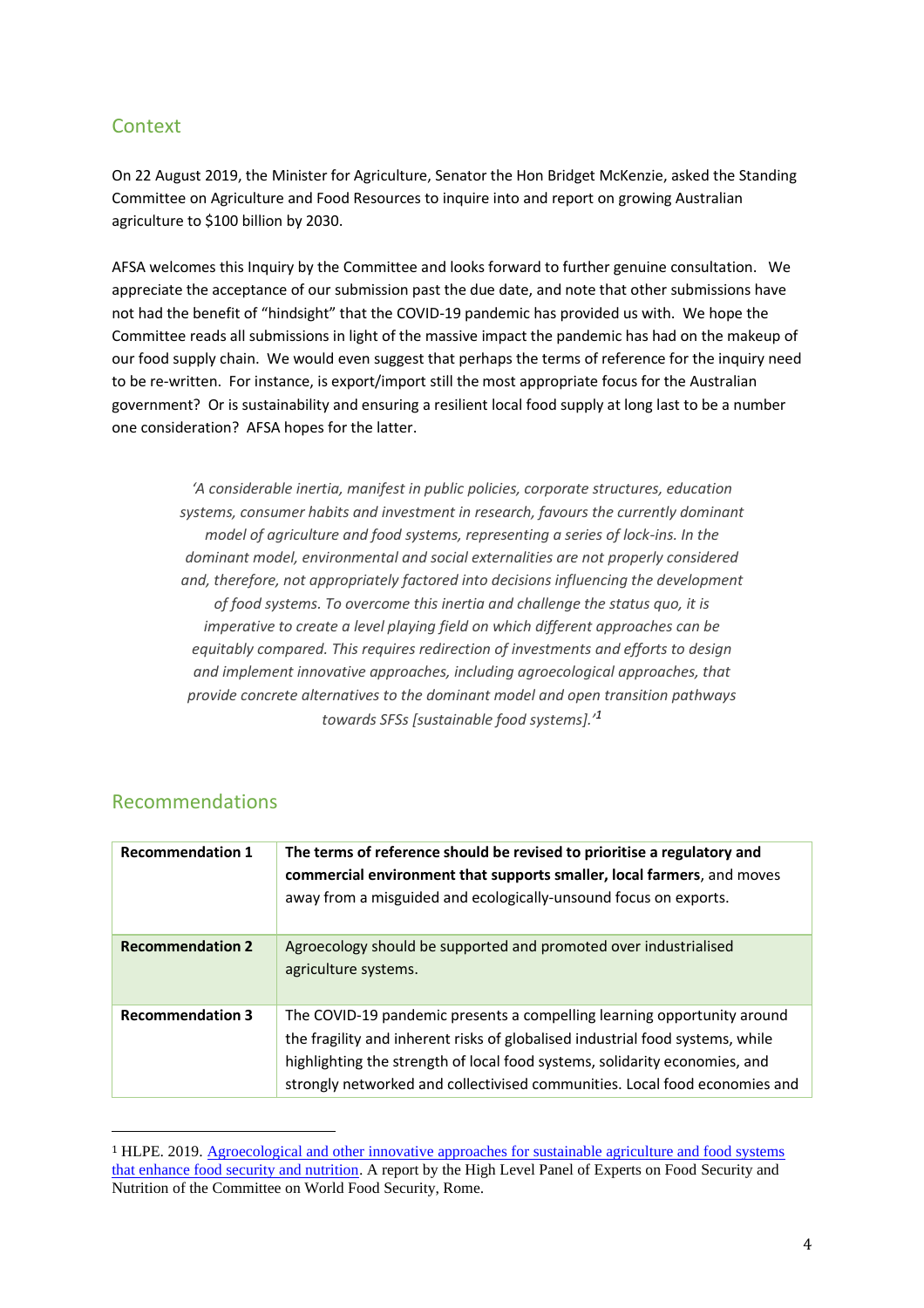| rural infrastructure to support them should be prioritized over export |
|------------------------------------------------------------------------|
| agriculture.                                                           |

#### Issues

## The Food and Farming System in Australia

Australia has over its colonised era set up a regulatory and commercial environment that prioritises expensive, high-tech solutions, while our national food system is struggling under the burden of worsening public health, undemocratic concentration of market power, and an unsustainable focus on narrowly defined economic outcomes. The current regulatory requirements ensure the oligopoly of the big operators over smaller farmers, and multinational corporations over SME's that have traditionally been the lifeblood of our regional and rural communities. This narrow and misaligned focus is paid for in rural inequity, highlighted by our shrinking rural communities, consistent lack of investment in rural infrastructure and significantly poorer social and mental health outcomes $^2$  for these communities.

The simplistic message of 'scale up production and export more' is not assisting ailing rural communities, is creating shocking animal welfare outcomes, and is a direct driver of multiple negative ecological impacts contributing to drought, fires, and climate change. Australia's export focus and insatiable appetite for growth enables a system that sells off our valuable natural resources – soil health and water – in the form of agricultural commodities for the profit of a minority of private interests. Over-grazing, over-tilling, and repeated and prolonged use of agrichemicals has depleted Australian soils of carbon and organic matter to dangerously unhealthy levels. Australian water resources are traded as commodity and allocated unfairly to big irrigators primarily producing food and fibre for export, severely limiting water access for many farms, communities, and the environment.

Moreover, the COVID-19 pandemic has clearly demonstrated the fragility of the industrialised system, in contrast to the agility with which small-scale local producers were able to adapt and continue to operate ensuring their products were still supplied to their markets, a lot of whom increased as people moved away from supermarkets and their emptying shelves.

Australian producers are being forced to adapt quickly to climate changes that happen in months and years, not decades<sup>3</sup>. In addition, increasing the demand on farmers to produce more with the focus on chemical fertilisers, genetically modified crops, and intensified livestock production systems does not lead to a sustainable system.

<sup>2</sup> http://www.crrmh.com.au/index.php/our-work/research-projects/armhs

<sup>3</sup> Stokes C & Howden M. (Eds.) 2010. Adapting Agriculture to Climate Change: Preparing Australian Agriculture, Forestry and Fisheries for the Future. CSIRO PUBLISHING.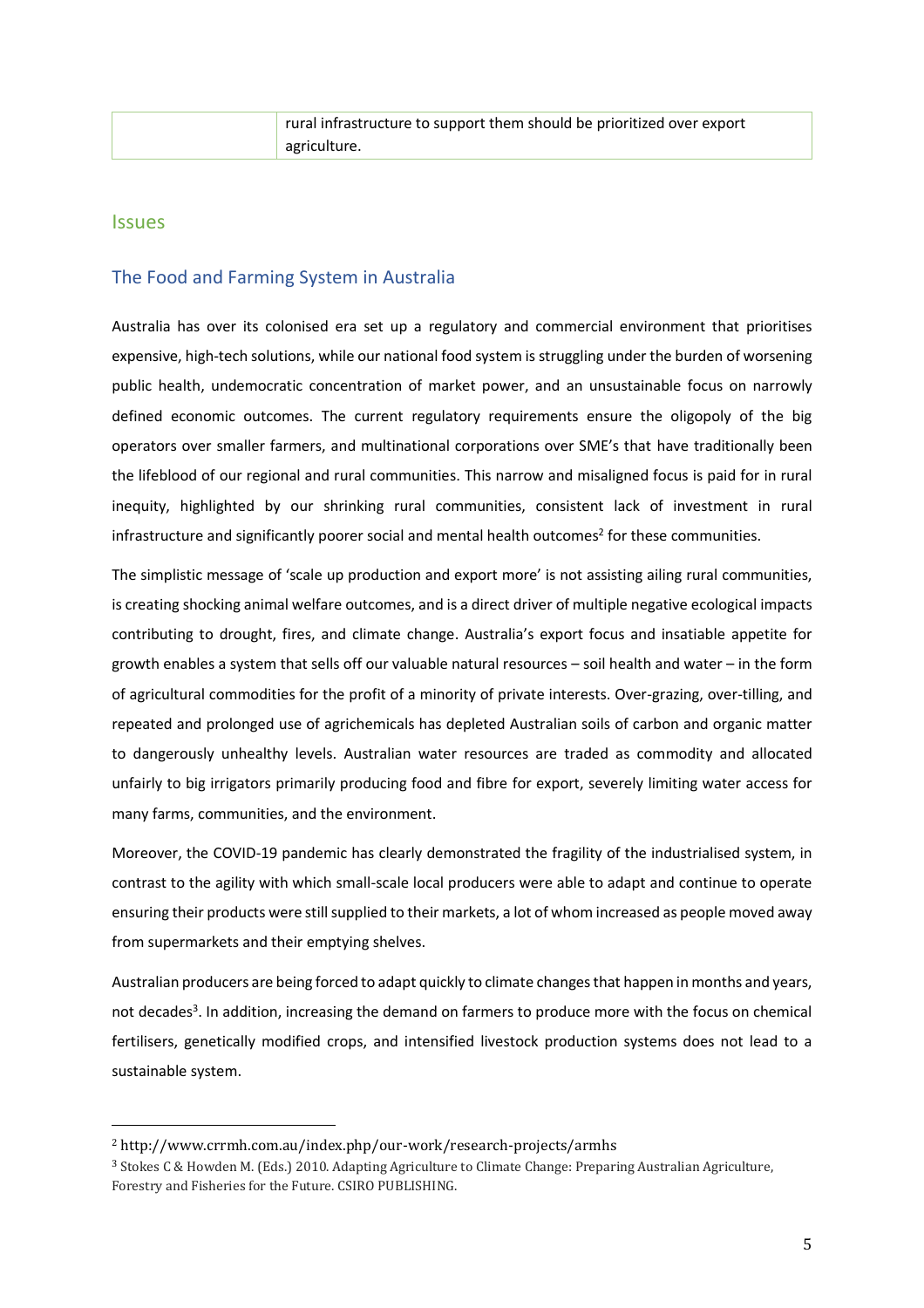We take the view that while we need to support our farmers with access to markets, encouraging more intensive, large-scale, and export-focused farming is not the solution to long-term food security and food sovereignty in Australia.

Farmers committed to producing healthy, sustainable food for their local communities should have assistance, support and training for the continual necessary transition to genuinely sustainable forms of production. Small-scale farmers across Australia are already engaged in sustainable practices to provide nutritious food for their communities while caring for the soil they grow on.

### Agroecology and its Potential

Agroecological farming is the application of ecology to the design and management of sustainable agroecosystems<sup>4</sup>. It is a whole-of-system approach to agriculture and food systems development based on local food system experiences. It links human and ecological health, culture, economics and social wellbeing in an effort to sustain agricultural production, healthy environments, and viable food and farming communities.

For example, this is achieved through using renewable resources such as biological nitrogen fixation, using on-farm resources as much as possible and recycling on-farm nutrients. Agroecology aims to minimise toxins and conserve soils by using perennials, no-till or reduced tillage methods, mulching, rotational grazing, and mixed-species paddock rotations.

The most important aim of agroecology is to re-establish ecological relationships that can occur naturally on the farm instead of monoculture farming's narrow, input- and output-reliant paradigm with its associated externalised costs. Pests, diseases and weeds are carefully managed in diversified systems instead of 'controlled' with damaging chemicals. Intercropping and cover cropping draw in beneficial insects and keep moisture in the soil. Integrated livestock ensure a symbiotic relationship between soils and animals. Efforts are made to adapt plants and animals to the ecological conditions of the farm rather than modifying the farm to meet the needs of the crops and animals.

From an economic view, agroecological farmers aim to avoid dependence on a single crop or products. They seek out alternative markets and many rely on Community Supported Agriculture (CSA), farmers' markets, 'pick your own' marketing, value-added products, processing on-farm and agro-tourism. These direct connections and regular engagement with local and urban consumers are of material benefit to the profitability of farmers, and importantly, they are also of further benefit to the economic and social health of rural communities.

The 2019 report from the UN World Committee on Food Security (CFS) undertaken by the High Level Panel of Experts (HLPE) *Agroecological and other innovative approaches for sustainable agriculture and food* 

<sup>4</sup> http://www.agroecology.org/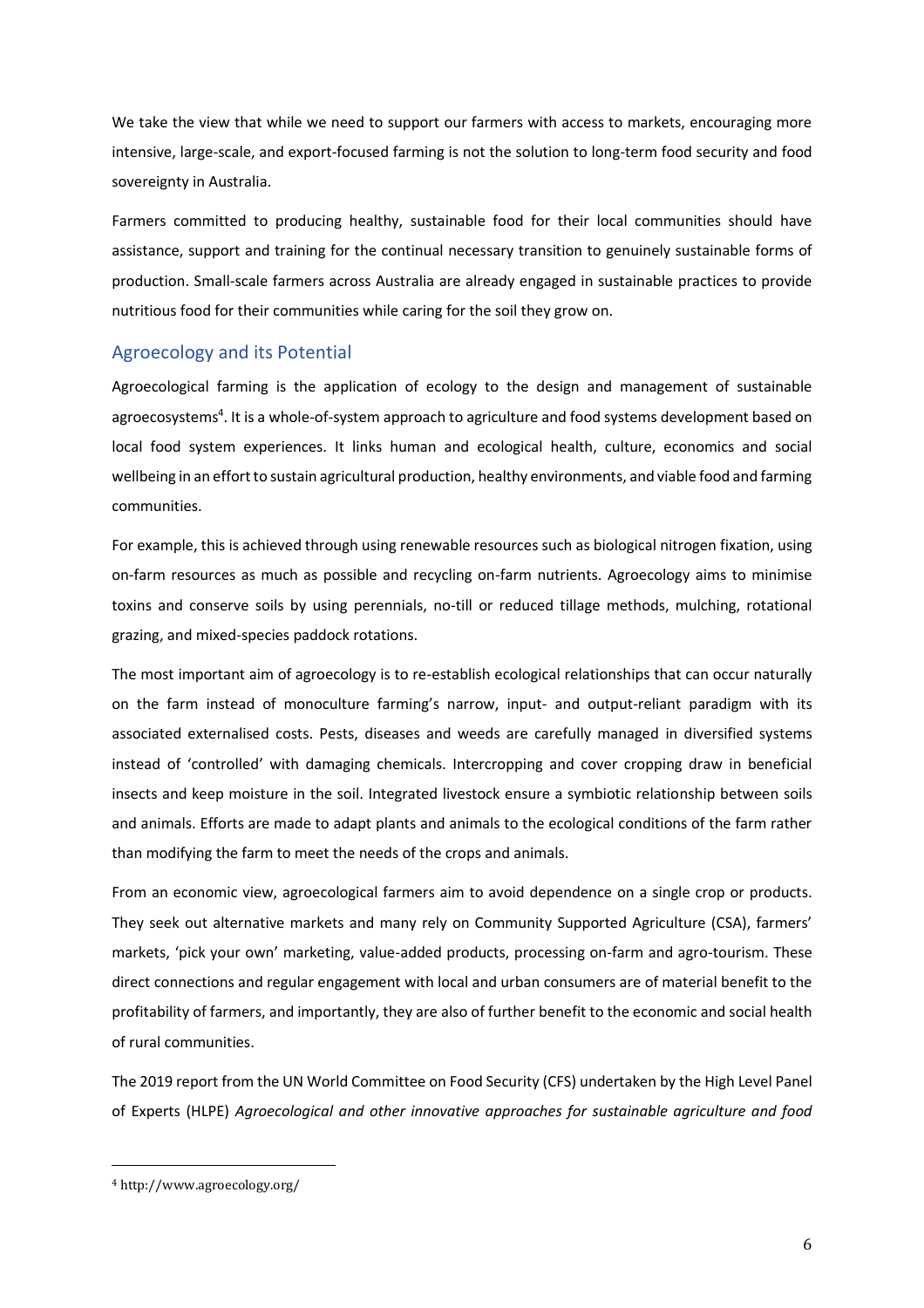*systems that enhance food security and nutrition* made very clear recommendations for States and local authorities to support a transition to agroecological and other innovative approaches, and away from industrialised agriculture. It is worth repeating some of those recommendations at some length here:

All stakeholders involved in food systems (including: States, local authorities, intergovernmental organizations (IGOs), civil society and the private sector, research and academic institutions) should learn from agroecological and other innovative approaches concrete ways to foster transformation of food systems by improving resource efficiency, strengthening resilience and securing social equity/responsibility. In particular, they should:

a) take into account and value the diversity of food systems and their contexts across scales when developing transition pathways to SFSs;

b) use relevant performance metrics for food systems that consider all environmental, social and economic impacts of food production and consumption;

c) recognize the importance of improving the ecological footprint of food systems as an operational principle for transitioning to SFSs, and thereby encourage appropriate consumption alongside agricultural and other food production practices that maintain or enhance, rather than deplete, natural capital;

d) encourage integration of transdisciplinary science and local (including indigenous) knowledge in participatory innovation processes that transform food systems.

States and IGOs should:

a) Support diversified and resilient production systems, including mixed livestock, fish, cropping and agroforestry, that preserve and enhance biodiversity, as well as the natural resource base, exploring:

i. redirecting subsidies and incentives that at present benefit unsustainable practices, to support transition towards SFSs;

ii. supporting use of participatory and inclusive territorial management planning to identify and foster locally sustainable practices and to protect common natural resources at different levels (landscape and community, national, regional and global); iii. building adaptation of international agreements and national regulations on genetic resources and intellectual property to better take into account farmers' access to diverse, traditional and locally adapted genetic resources, as well as farmer-to-farmer seed exchange;

States, IGOs and, as appropriate, local authorities should:

a) develop strategies to promote transitions towards SFS setting long-term goals at national and regional levels, ensuring policy coherence across sectors at different levels, bringing together public administrations responsible for, and other relevant stakeholders involved in, agriculture, forestry, trade, health, gender, education, energy and environment;

#### **b) explore ways for trade agreements and rules to better support transitions towards more sustainable agriculture and food systems;**

c) support inclusive and democratic decision-making mechanisms at all levels in food systems and take specific measures to ensure the participation of marginalized and vulnerable groups most at risk of food insecurity and malnutrition;

States and IGOs, in collaboration with academic institutions, civil society and the private sector, should: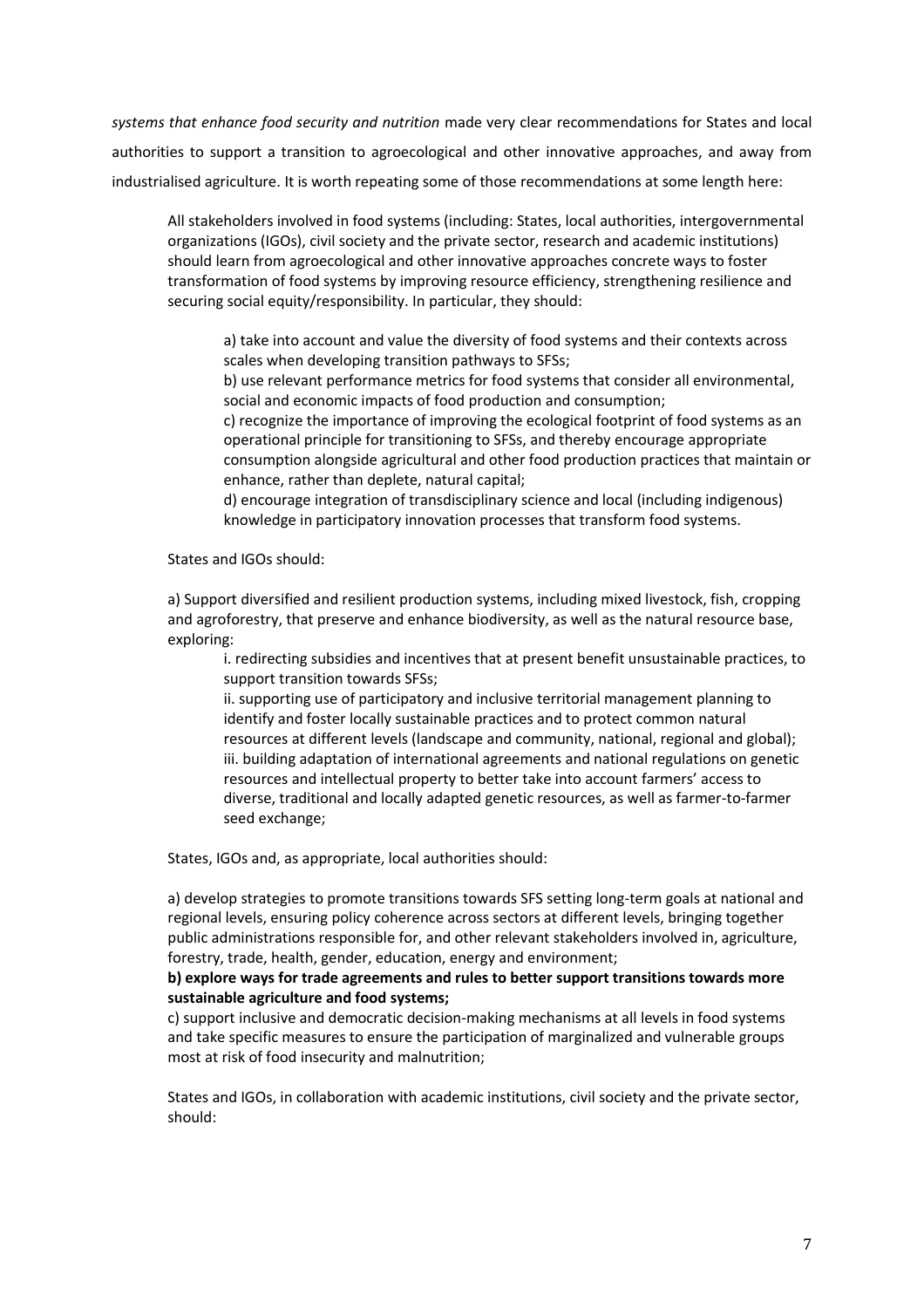b) redirect public and private investment and specifically agricultural subsidies to support farms based on the comprehensive performance metrics set out in 5a that assess their sustainability and impact on FSN;

c) recognize the importance of true cost accounting for negative as well as positive externalities in food systems and take steps to effectively implement it where appropriate.

## The COVID-19 impact on Australian Food Systems

One of many things the COVID-19 pandemic has highlighted is the role industrial agriculture plays in increasing risks of future pandemics. In the very moment that we are suffering the negative impacts of the current pandemic, the Government is proposing to increase the ecological pressures that led to it in the first place. Changes in land and water use due to agriculture and extractive industries are the biggest drivers of loss of biodiversity, and loss of biodiversity is a key driver of the (re-)emergence of zoonotic diseases. Australia must change course to conserve biodiversity – both on and off our farms – and pushing for greater exports is entirely contrary to all recommendations from the FAO<sup>5</sup>, the CFS<sup>6</sup>, and the  $CBD<sup>7</sup>$  that would see us reduce the risks.

AFSA would suggest there are several other key learnings from the COVID-19 pandemic. Supermarket shelves emptied fast as panic buying set in. Their 'just-in-time' model of distribution proved to be as precarious as food security researchers have told us for many years

Many farmers' markets were closed, either by risk-averse and ill-informed councils, or the organisers themselves, though others remained open, with [social distancing protocols](https://farmersmarkets.org.au/wp-content/uploads/AFMA-FACT-SHEET-CORONA-30-March.pdf) in place, or moved to online platforms and thrived<sup>8</sup>. This left many small-scale farmers in the desperate position of having to rapidly find other ways to connect to their eaters, and forced some farmers' market shoppers back into the arms of their jilted supermarkets. But on the whole the reports were promising – those who approached the situation with a can-do attitude found their markets and flourished $9$ .

Farmers whose usual market is food service were thrown into crisis along with the nation's chefs and other workers, and had to rapidly find new markets for their produce. For small-scale farmers, there has been a greater capacity to pivot to selling directly to households, though in many cases this meant [arduous hours doing direct deliveries](https://www.abc.net.au/news/2020-03-30/coronavirus-crushing-restaurant-suppliers/12089042?fbclid=IwAR1dRJqRNI6ZfjdERcVZhu784v2HjSJB1ycN-9fivocsTw4A7nHo5XEZI_w) without any time to develop these new systems. Entities such as [Open Food Network](https://openfoodnetwork.org.au/)<sup>10</sup> rose to the challenge to bring a thrilling wave of new farmers onto their platform to directly connect with eaters looking for alternatives to the supermarkets. The upsurge in people seeking memberships with community-supported agriculture (CSA) farms was breathtaking. Farms that had struggled to compete with peoples' addiction to 'convenience' and achieve full

<sup>5</sup> <http://www.fao.org/3/ca9456en/CA9456EN.pdf>

<sup>6</sup> <http://www.fao.org/3/ca5602en/ca5602en.pdf>

<sup>7</sup> <https://www.cbd.int/doc/recommendations/wg2020-02/wg2020-02-rec-01-en.pdf>

<sup>8</sup> [https://www.farms.com/news/farmers-markets-thrive-selling-online-during-covid-19-pandemic-](https://www.farms.com/news/farmers-markets-thrive-selling-online-during-covid-19-pandemic-155047.aspx)[155047.aspx](https://www.farms.com/news/farmers-markets-thrive-selling-online-during-covid-19-pandemic-155047.aspx)

<sup>9</sup> <https://www.farmonline.com.au/story/6730566/startup-helps-local-growers-thrive/>

<sup>10</sup> <https://openfoodnetwork.org.au/>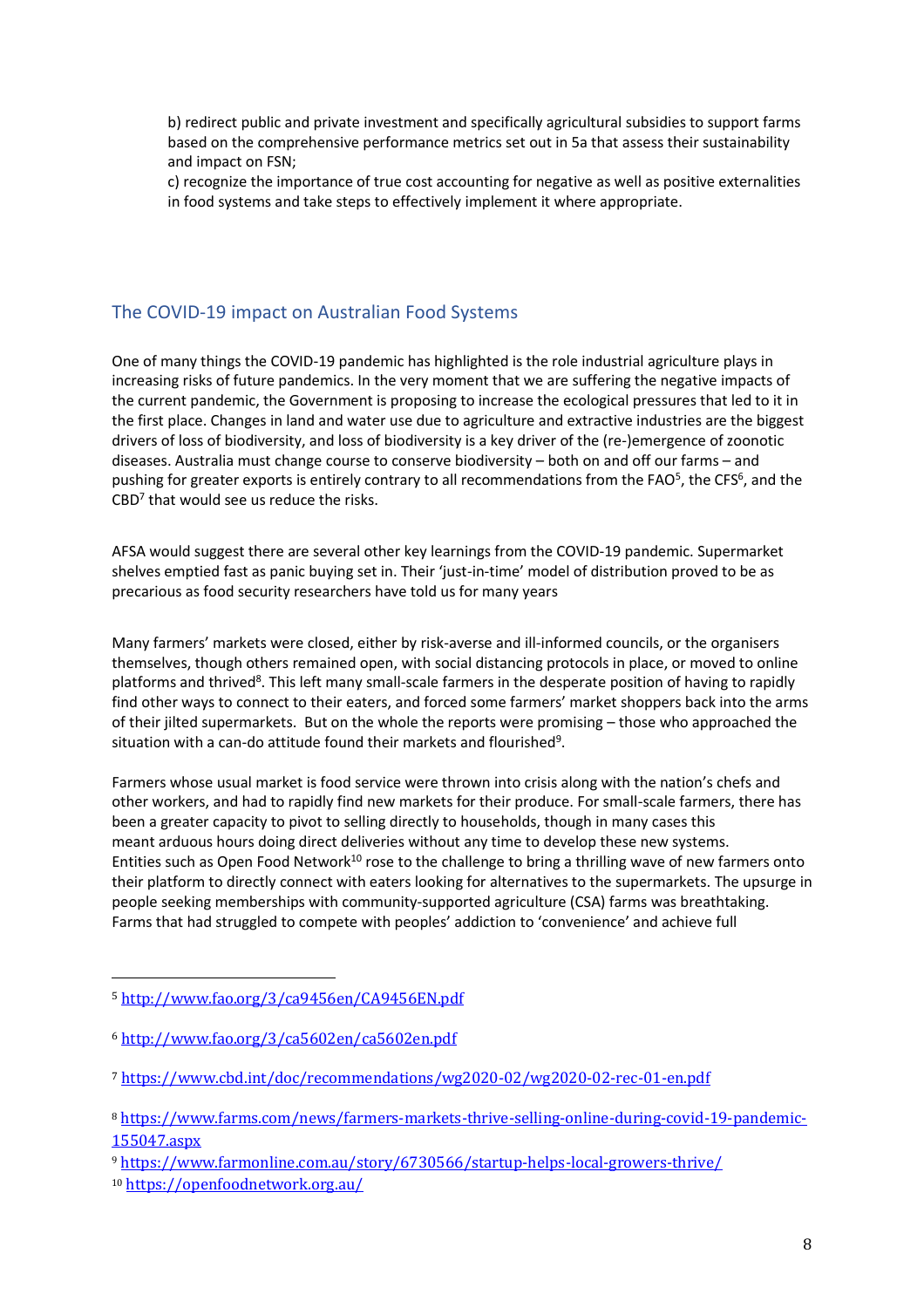subscriptions are now turning people away or working out how to increase production to "let more people in"<sup>11</sup> .

For large-scale farms, there was no such agility in a global pandemic. For example, a watermelon grower in the Northern Territory whose market is primarily restaurants, caterers, and airlines, has very little choice but to watch the melons rot in the fields. With 600 tonnes versus 6 tonnes of produce to sell, selling direct to eaters is not an option $12$ .

The pandemic has demonstrated that globalised food systems are brittle and threatened, while local food systems, solidarity economies, and strongly networked and collectivised communities are strong. AFSA requests that this learning be first and foremost in the Committee's ongoing consideration of the Australian agriculture industry.

AFSA thanks the Committee for the opportunity to submit and would welcome further discussion and debate.

<sup>11</sup> [https://insidefmcg.com.au/2020/05/04/weve-had-a-taste-of-disrupted-food-supplies-here-are-](https://insidefmcg.com.au/2020/05/04/weve-had-a-taste-of-disrupted-food-supplies-here-are-5-ways-we-can-avoid-a-repeat/)[5-ways-we-can-avoid-a-repeat/](https://insidefmcg.com.au/2020/05/04/weve-had-a-taste-of-disrupted-food-supplies-here-are-5-ways-we-can-avoid-a-repeat/)

<sup>12</sup> [https://www.weeklytimesnow.com.au/agribusiness/horticulture/farmers-forced-to-destroy](https://www.weeklytimesnow.com.au/agribusiness/horticulture/farmers-forced-to-destroy-fruit-vegetable-crops-due-to-coronavirus-disruptions/news-story/62a5fd11338ca38444fb84ab7d5beb7a)[fruit-vegetable-crops-due-to-coronavirus-disruptions/news](https://www.weeklytimesnow.com.au/agribusiness/horticulture/farmers-forced-to-destroy-fruit-vegetable-crops-due-to-coronavirus-disruptions/news-story/62a5fd11338ca38444fb84ab7d5beb7a)[story/62a5fd11338ca38444fb84ab7d5beb7a](https://www.weeklytimesnow.com.au/agribusiness/horticulture/farmers-forced-to-destroy-fruit-vegetable-crops-due-to-coronavirus-disruptions/news-story/62a5fd11338ca38444fb84ab7d5beb7a)